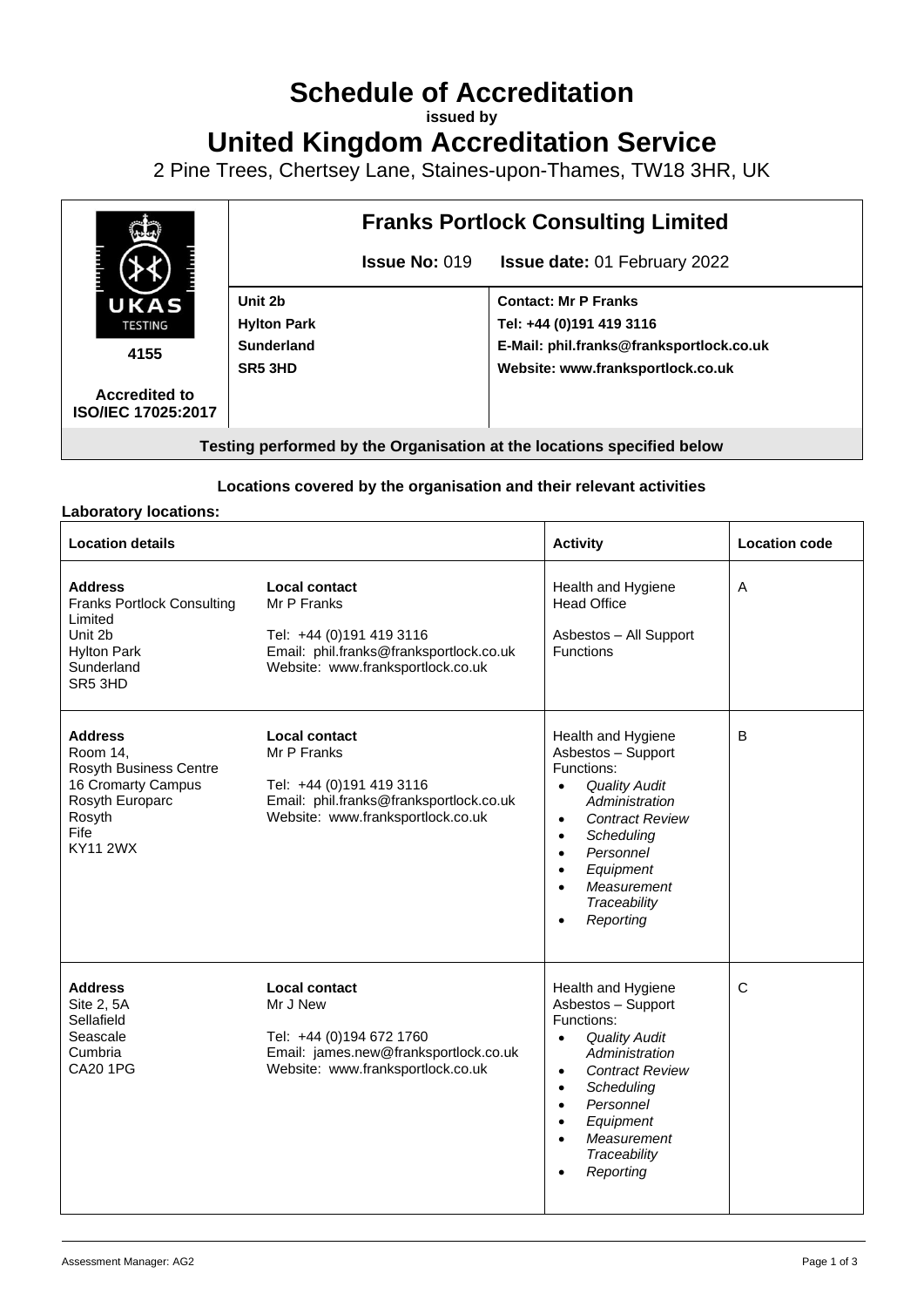|                                                                  | <b>Schedule of Accreditation</b><br>issued by<br><b>United Kingdom Accreditation Service</b><br>2 Pine Trees, Chertsey Lane, Staines-upon-Thames, TW18 3HR, UK |  |  |  |
|------------------------------------------------------------------|----------------------------------------------------------------------------------------------------------------------------------------------------------------|--|--|--|
| UKAS<br><b>TESTING</b>                                           | <b>Franks Portlock Consulting Limited</b>                                                                                                                      |  |  |  |
| 4155<br><b>Accredited to</b><br><b>ISO/IEC 17025:2017</b>        | <b>Issue No: 019</b><br><b>Issue date: 01 February 2022</b>                                                                                                    |  |  |  |
| Testing performed by the Organisation at the locations specified |                                                                                                                                                                |  |  |  |

## **Site activities performed away from the locations listed above:**

| <b>Location details</b> | <b>Activity</b>    | <b>Location code</b>                         |
|-------------------------|--------------------|----------------------------------------------|
| <b>Client Premises</b>  | Health and Hygiene | D - Sunderland<br>E - Rosyth<br>F - Seascale |